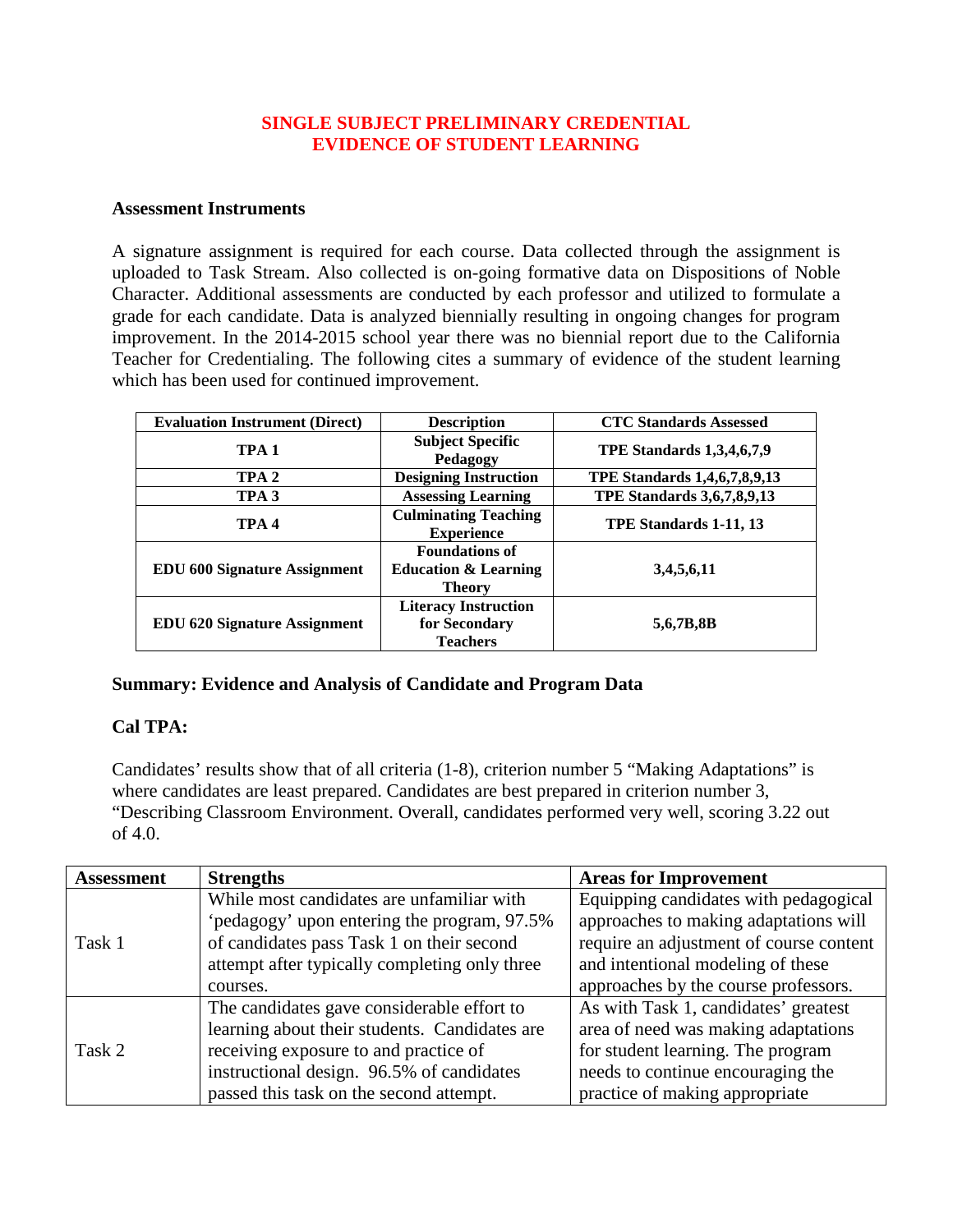|        |                                                                                                                                                                                                                           | instructional and content adaptations to  |
|--------|---------------------------------------------------------------------------------------------------------------------------------------------------------------------------------------------------------------------------|-------------------------------------------|
|        |                                                                                                                                                                                                                           | meet the needs of students.               |
|        |                                                                                                                                                                                                                           | As in Task 1 and 2, candidates continue   |
|        |                                                                                                                                                                                                                           | to be challenged in making adaptations    |
|        | Candidates are gaining proficiency in planning                                                                                                                                                                            | to their instruction, content, and        |
|        | developmentally appropriate activities and<br>reflecting on evidence of student learning                                                                                                                                  | assessment in the effort to meet the      |
|        |                                                                                                                                                                                                                           | needs of their English Learners and       |
| Task 3 | based on those assessments. 96.5% of our                                                                                                                                                                                  | children who pose different learning      |
|        | candidates passed this task on the second<br>attempt.                                                                                                                                                                     | challenges. In addition, passage rates    |
|        |                                                                                                                                                                                                                           | on Task 3 decreased in 2013 on the        |
|        |                                                                                                                                                                                                                           | first attempt, demonstrating a need for   |
|        |                                                                                                                                                                                                                           | a renewed focus on instruction            |
|        |                                                                                                                                                                                                                           | strategies for assessment in all courses. |
|        | In 2012, candidates scored in the acceptable<br>range in all criteria, with the exception of<br>Making Adaptions. In 2013, candidates scored<br>in the acceptable range in all criteria, with the<br>lowest score a 3.03. | Candidates are in the final clinical      |
|        |                                                                                                                                                                                                                           | practice experience and they continue     |
|        |                                                                                                                                                                                                                           | to be challenged with developing          |
| Task 4 |                                                                                                                                                                                                                           | appropriate adaptations to meet the       |
|        |                                                                                                                                                                                                                           | learning needs of all students. Certain   |
|        |                                                                                                                                                                                                                           | criteria decreased in score average from  |
|        |                                                                                                                                                                                                                           | 2012 to 2013 (e.g. Establishing Goals     |
|        |                                                                                                                                                                                                                           | and Objectives), demonstrating specific   |
|        |                                                                                                                                                                                                                           | needs for target instruction in all       |
|        |                                                                                                                                                                                                                           | coursework.                               |

# **Signature Assignment: EDU 600 (Foundations):**

Across Regional Centers, the overall mean scores for 2012 and 2013 for the Key Assessment in EDU600 indicate that candidates successfully met the program and course outcomes, and the candidate learning outcomes.

| <b>Criteria</b>                                                                                      | <b>Strengths</b>                                                                                               | <b>Areas for Improvement</b> |
|------------------------------------------------------------------------------------------------------|----------------------------------------------------------------------------------------------------------------|------------------------------|
| Knowledge of<br>research-based<br>theories and<br>principles of human<br>learning and<br>development | Candidates passed this criteria with mean<br>scores ranging from $3.83*/4 - 4/4$<br>*Outlier data removed      | No improvement needed        |
| Knowledge about<br>how these theories<br>affect classroom<br>practice.                               | Candidates passed this criteria with mean<br>scores ranging from $3.61*/4 - 3.93/4$ .<br>*Outlier data removed | No improvement needed        |
| Reflection on how<br>these theories affect<br>and resonate with<br>candidates' beliefs.              | Candidates passed this criteria with mean<br>scores ranging from $3.6/4 - 4/4$ .                               | No improvement needed        |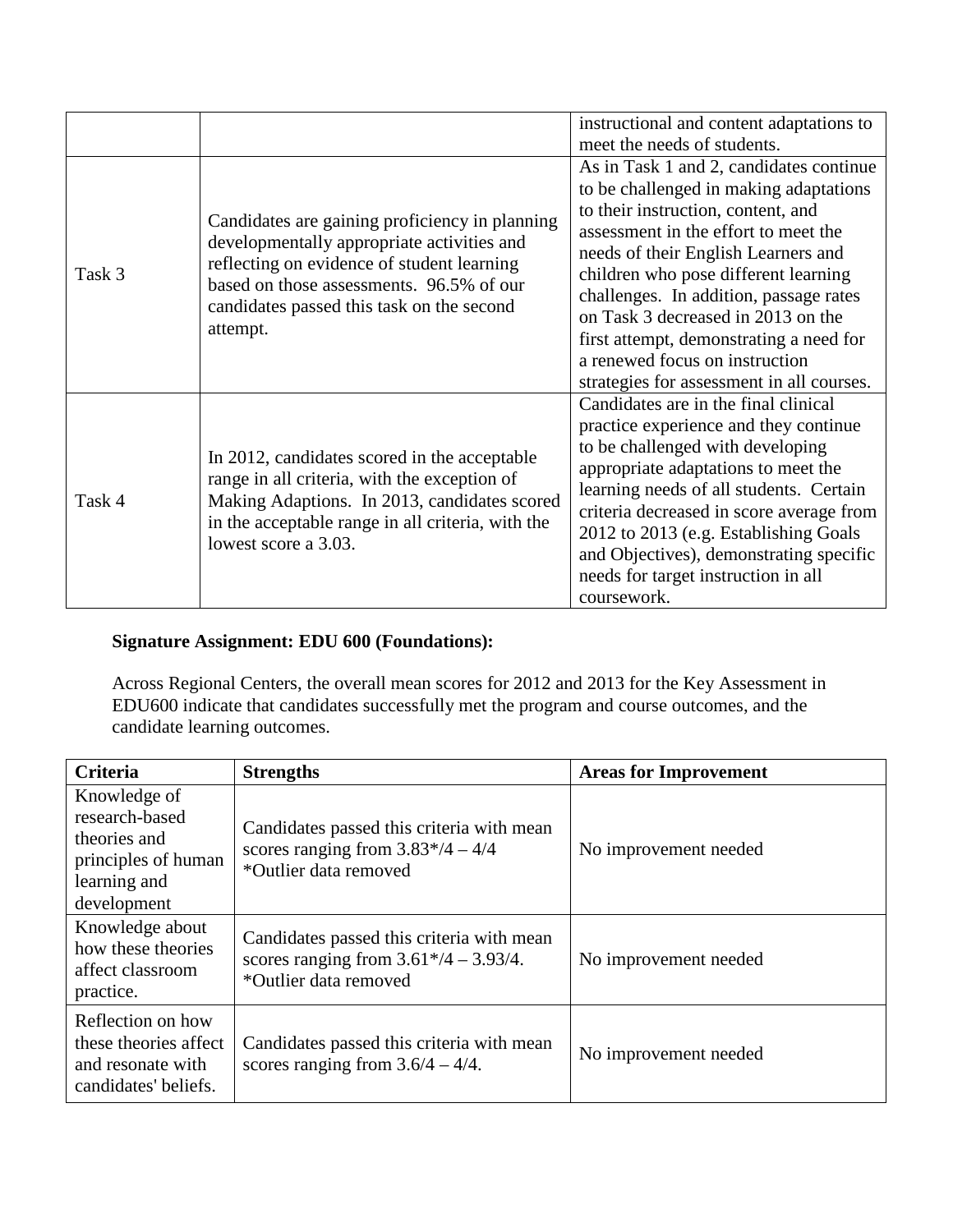| Presentation is      |                                           |                       |
|----------------------|-------------------------------------------|-----------------------|
| grammatically        | Candidates passed this criteria with mean |                       |
| correct, spelling is | scores ranging from $3.87*/4 - 4.0/4$     | No improvement needed |
| correct, layout is   | *Outlier data removed                     |                       |
| organized.           |                                           |                       |

## **Signature Assignment: EDU 620 (Reading):**

The overall mean scores for 2012 and 2013 for the Key Assessment in EDU620 across Regional Centers indicate that candidates successfully met the program and course outcomes, as well as the candidate learning outcomes.

| <b>Criteria</b>                                                                       | <b>Strengths</b>                                                                     | <b>Areas for Improvement</b>                                  |
|---------------------------------------------------------------------------------------|--------------------------------------------------------------------------------------|---------------------------------------------------------------|
| Data collection<br>through anecdotal<br>observation and<br>student conferences        | Candidates passed this criteria with mean<br>scores ranging from $3.64/4 - 4/4$ .    | No improvement needed                                         |
| Data collection to<br>determine language<br>abilities or special<br>needs             | Candidates passed this criteria with mean<br>scores ranging from $3.36/4 - 3.91/4$ . | No improvement needed with<br>continued emphasis recommended. |
| Data collection<br>through<br>administration of<br>literacy assessment<br>instruments | Candidates passed this criteria with mean<br>scores ranging from $3.75/4 - 4/4$      | No improvement needed                                         |
| Reflection on<br>student strengths<br>and areas for<br>growth                         | Candidates passed this criteria with mean<br>scores ranging from $3.32/4 - 3.91/4$   | No improvement needed with<br>continued emphasis recommended. |
| Setting learning<br>goals or next steps<br>for student growth                         | Candidates passed this criteria with mean<br>scores ranging from $3.09/4 - 3.91/4$   | No improvement needed with<br>continued emphasis recommended. |

# **ALL PROGRAM COURSES:**

All syllabi and accompanying assignments will be reviewed to ensure adequate instruction of the common core standards at the graduate level.

# **ALL PROGRAM DATA:**

Candidates enrolled in the Masters in Teaching (MAT) degree program often enter with the goal of receiving one preliminary credential. Many candidates are now choosing to seek two